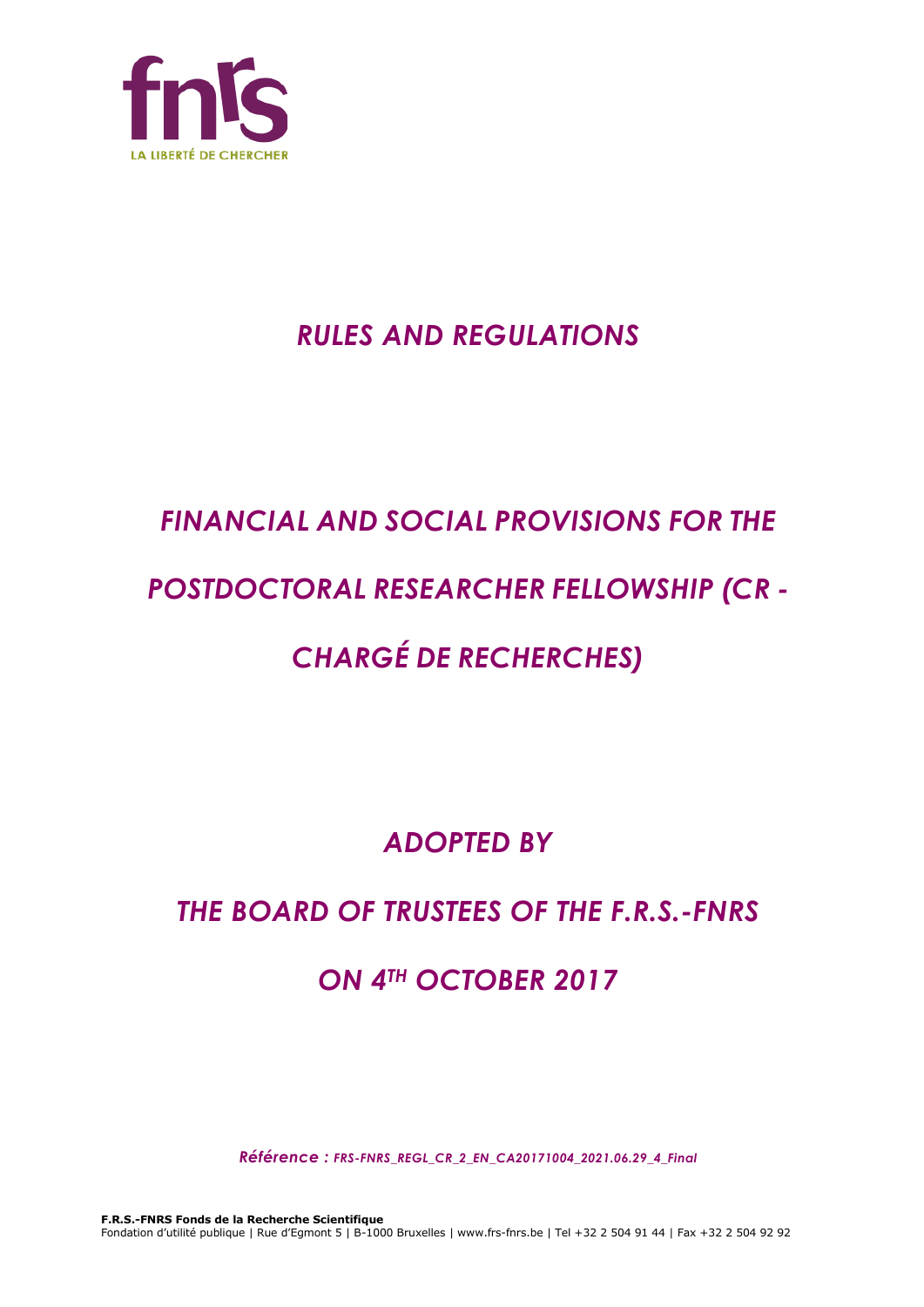### **TABLE OF CONTENTS**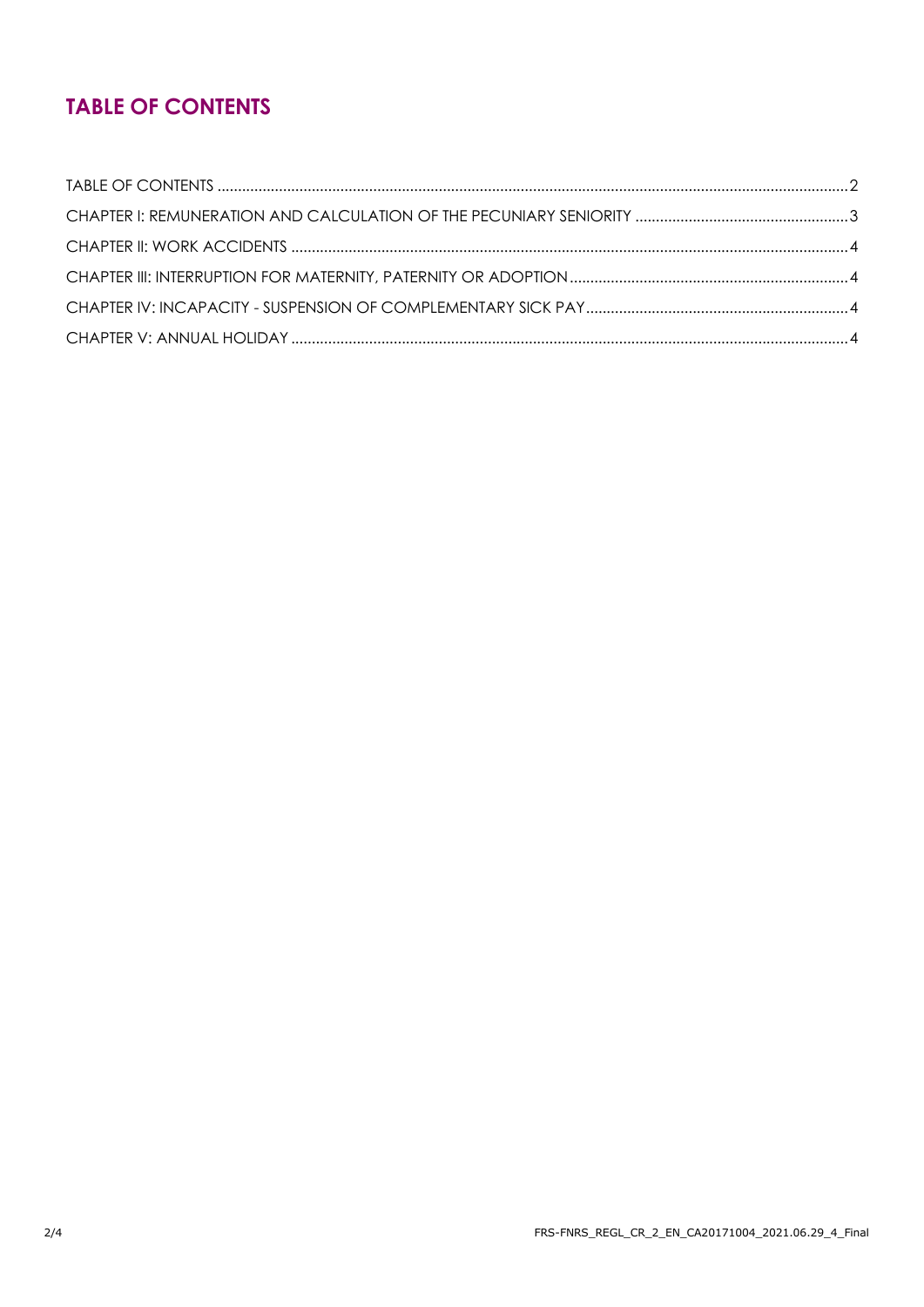### **CHAPTER I: REMUNERATION AND CALCULATION OF THE PECUNIARY SENIORITY**

#### Article 1

The salary scale of the French-speaking Community of Belgium related to Postdoctoral Researchers (CR - Chargé de recherches) is 11/6 (assistant professor). Further information about it can be found on the F.R.S.-FNRS website.

The salary is linked to the fluctuations of the Consumer Price Index applicable to the public service employees of the French-speaking Community of Belgium.

#### Article 2

- § 1. The calculation of the pecuniary seniority is made according to the scientific seniority acquired by the holder of a Postdoctoral Researcher (CR - Chargé de recherches) fellowship.
- § 2. Scientific seniority includes the following:
	- 1. the duration of the services provided as a holder of a grant or a fellowship, receiving remuneration since the beginning of the work as a staff member of the F.R.S.-FNRS;
	- 2. the duration of the services as a holder of a FRIA or FRESH grant;
	- 3. the duration of the scientific work carried out by the holder of an open-ended fellowship before the beginning of the work at the F.R.S.-FNRS as a scientific staff member of a university, a scientific institution or an institution affiliated to a university recognised by a public authority of an European Economic Area member state or Switzerland;
	- 4. the duration of the scientific work recognised by the Board of Trustees of the F.R.S.-FNRS, during which the holder of an open-ended fellowship received a remuneration or a subsidy granted by:
		- The Belgian Government, an international organisation recognised by Belgium or by a foreign country linked to Belgium by a cultural agreement, within the framework of the said agreement;
		- The regions, communities, provinces, municipalities, as well as all other services, research institutions or scientific research funding organisations, in compliance with the regulations in force.
- § 3. Scientific seniority shall be understood as any systematic activity closely linked to the creation, production, dissemination, application of technical and scientific knowledge in all fields of science and technology, especially in scientific research, experimental development, technical and scientific service, as well as preservation and presentation of cultural heritage and educational services.
- § 4. The duration of the services provided as a holder of a position including incomplete works is calculated accordingly.
- § 5. The recognition of the scientific seniority acquired by the holder of an open-ended fellowship during the beginning of the fellowship requires that s/he has provided evidence of this seniority.

#### Article 3

The fellowship holder is remunerated on a monthly basis and in arrears on the bank account of their choice. The bank account must be opened in a financial institution established in Belgium.